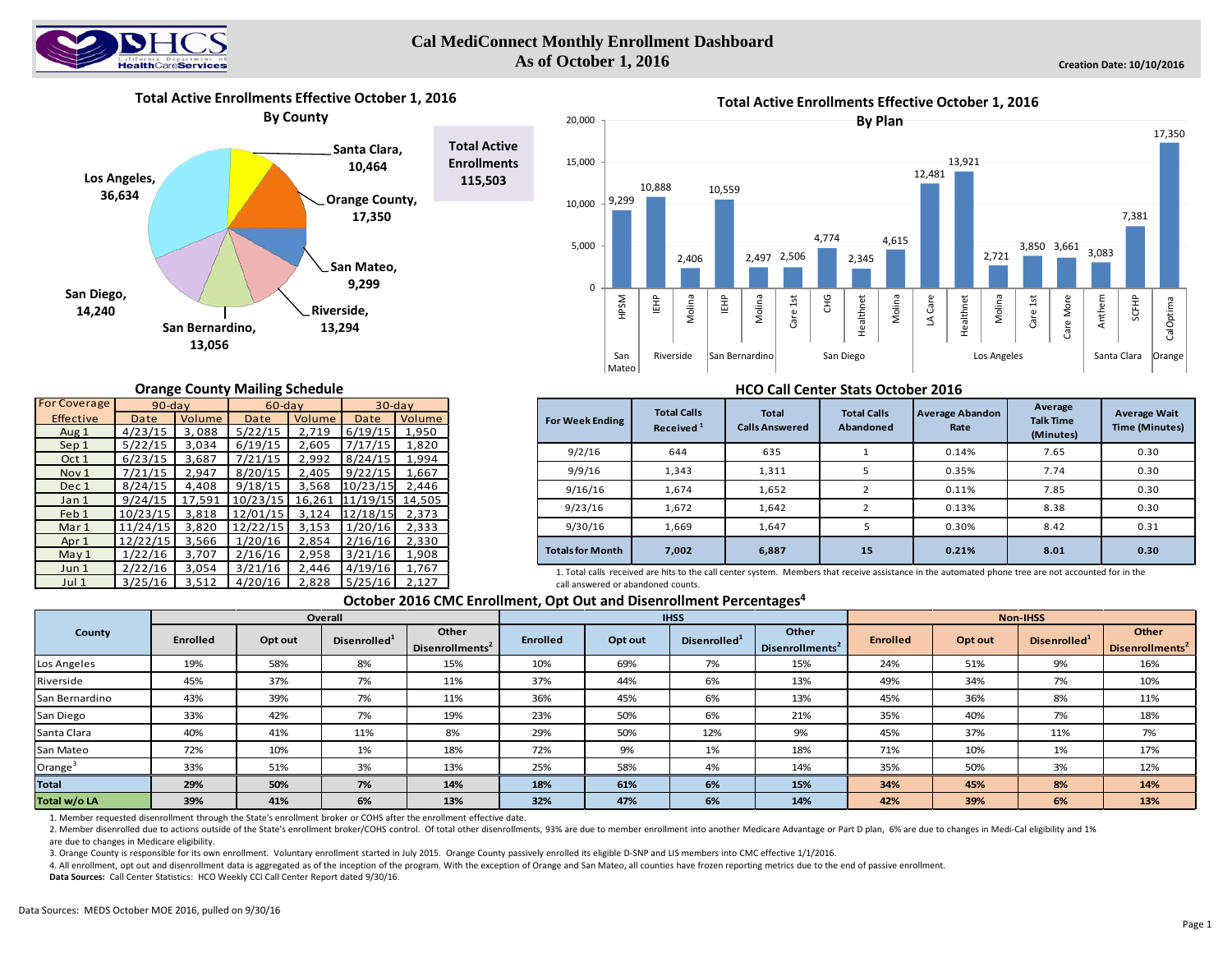# **Cal MediConnect Opt out Breakdown by Language, Ethnicity and Age by County As of October 2016\*\***

|                                  | Opt outs by Language %* |                  |         |                                  |         |                                  |         |                                  |         |                                   |         |                  |         |
|----------------------------------|-------------------------|------------------|---------|----------------------------------|---------|----------------------------------|---------|----------------------------------|---------|-----------------------------------|---------|------------------|---------|
| <b>Los Angeles</b>               | Opt Out                 | <b>Riverside</b> | Opt Out | San Bernardino                   | Opt Out | San Diego                        | Opt Out | Santa Clara                      | Opt Out | Orange                            | Opt Out | <b>San Mateo</b> | Opt Out |
| Russian                          | 94%                     | Korean           | 69%     | Armenian                         | 92%     | Russian                          | 81%     | Russian                          | 73%     | Hindi                             | 80%     | Russian          | 24%     |
| Hebrew                           | 88%                     | Mandarin         | 66%     | Mandarin                         | 71%     | Farsi                            | 63%     | Korean                           | 60%     | Chinese                           | 79%     | Cantonese        | 12%     |
| Armenian                         | 82%                     | Farsi            | 51%     | Other Chinese<br><b>Dialects</b> | 68%     | Mandarin                         | 62%     | Mandarin                         | 53%     | Korean                            | 78%     | Mandarin         | 11%     |
| Farsi                            | 82%                     | Vietnamese       | 48%     | Cantonese                        | 62%     | Other Chinese<br><b>Dialects</b> | 57%     | Vietnamese                       | 53%     | Vietnamese                        | 73%     | English          | 10%     |
| Korean                           | 78%                     | Tagalog          | 41%     | Korean                           | 61%     | Arabic                           | 56%     | Other Chinese<br><b>Dialects</b> | 47%     | Russian                           | 70%     | Spanish          | 8%      |
| Turkish                          | 77%                     | English          | 40%     | Farsi                            | 56%     | Korean                           | 52%     | Cantonese                        | 46%     | Farsi                             | 58%     | Tagalog          | 7%      |
| Mandarin                         | 75%                     | Arabic           | 36%     | Vietnamese                       | 53%     | Cantonese                        | 47%     | Farsi                            | 44%     | Cantonese                         | 57%     |                  |         |
| Other Chinese<br><b>Dialects</b> | 70%                     | Spanish          | 30%     | Arabic                           | 48%     | English                          | 46%     | Portuguese                       | 43%     | Mandarin                          | 55%     |                  |         |
| Cantonese                        | 68%                     |                  |         | Tagalog                          | 47%     | Cambodian                        | 38%     | English                          | 34%     | Arabic                            | 46%     |                  |         |
| Arabic                           | 64%                     |                  |         | English                          | 41%     | Vietnamese                       | 37%     | Spanish                          | 27%     | <b>Other Chinese</b><br>Languages | 46%     |                  |         |
| Vietnamese                       | 63%                     |                  |         | Spanish                          | 31%     | Tagalog                          | 33%     | Cambodian                        | 27%     | English                           | 45%     |                  |         |
| English                          | 56%                     |                  |         |                                  |         | Spanish                          | 32%     | Tagalog                          | 22%     | <b>Tagalog</b>                    | 45%     |                  |         |
| Thai                             | 54%                     |                  |         |                                  |         | Lao                              | 28%     |                                  |         | Cambodian                         | 39%     |                  |         |
| Japanese                         | 50%                     |                  |         |                                  |         |                                  |         |                                  |         | Lao                               | 36%     |                  |         |
| <b>Tagalog</b>                   | 48%                     |                  |         |                                  |         |                                  |         |                                  |         | Spanish                           | 27%     |                  |         |
| Cambodian                        | 46%                     |                  |         |                                  |         |                                  |         |                                  |         |                                   |         |                  |         |
| Spanish                          | 43%                     |                  |         |                                  |         |                                  |         |                                  |         |                                   |         |                  |         |
| Lao                              | 38%                     |                  |         |                                  |         |                                  |         |                                  |         |                                   |         |                  |         |
| American Sign<br>Language        | 34%                     |                  |         |                                  |         |                                  |         |                                  |         |                                   |         |                  |         |

\*Populations with less than 20 individuals are excluded

\*\*As of 3/1/16, all counties, except Orange and San Mateo, have frozen reporting metics due to the end of passive enrollment.